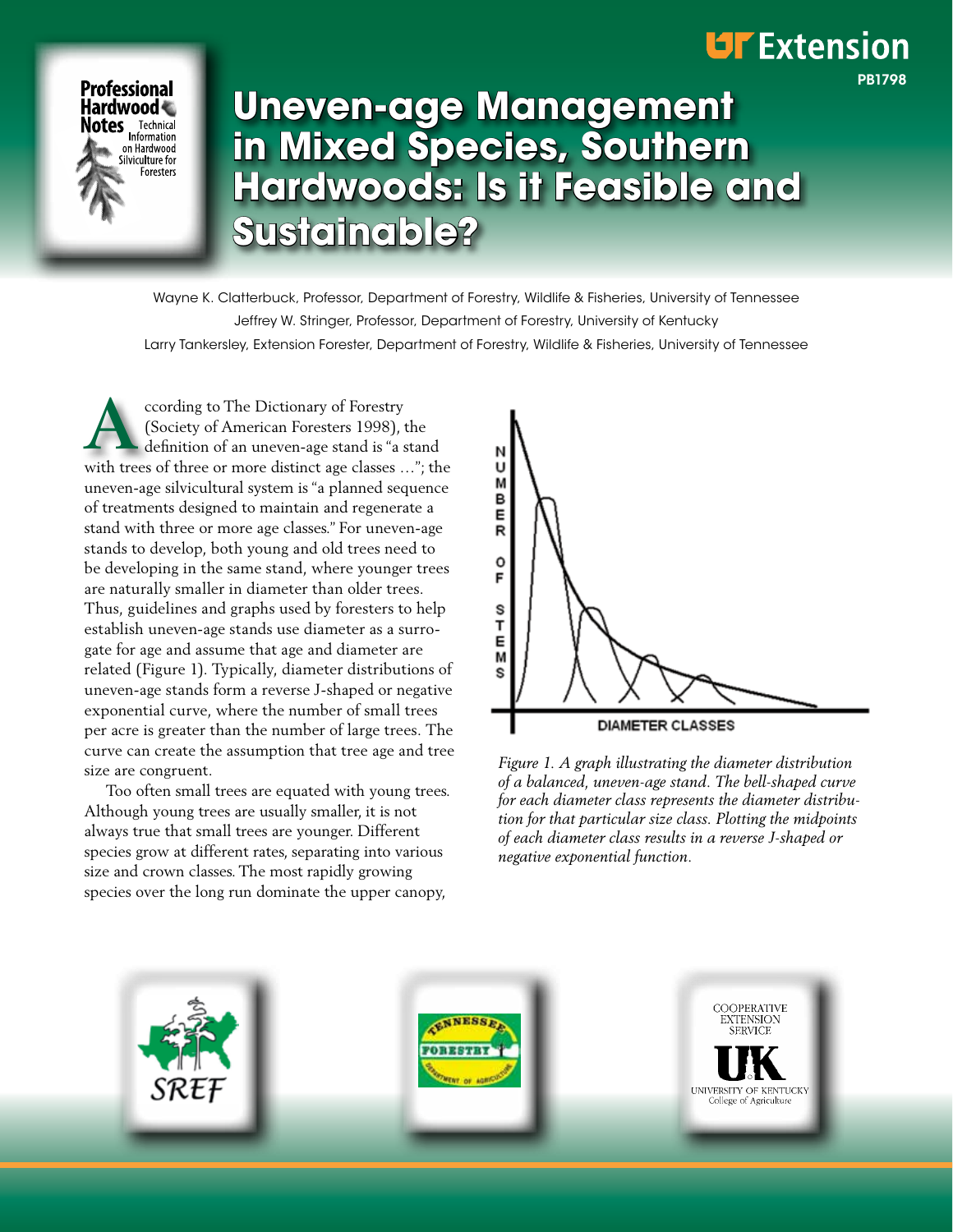

*Shade-tolerant, midstory species (dogwood, blackgum and sourwood) are perpetuated with single-tree selection.*

relegating the slower-growing species to the midcanopy and understory. What appear to be young, small trees ready to occupy the upper canopy when the harvest of the upper canopy trees is completed are usually a stratified mixture of species of a similar age. It is not unusual to find trees in the midstory and understory that are similar in age as the trees in the upper canopy. Instead of being young, vigorous understory trees waiting for an opportunity to grow, these trees are often older, small-diameter trees with little growth potential. Many even-age or two-age stands may have a similar diameter distribution as uneven-age stands, but the differential in diameter is not related to age. Serious forest management mistakes can be made in implementing the unevenage system when it is assumed that small trees are younger than the larger trees (Clatterbuck 2004).

Many property owners prefer the uneven-age silviculture system because of its visual attractiveness. Attributes include: a continual canopy is maintained, large-diameter trees are always present and size classes are interspersed, providing habitats for many plants and animals. Several biological, economic and management obstacles must be overcome for the uneven-age system to be feasible, successful and sustainable in southern hardwoods. Other management approaches can also simulate many of the visual attributes associated with the uneven-age system.

The uneven-age system is perpetuated by the selection method of regeneration, either single-tree where scattered individual trees are removed or group selection where removal occurs in groups distributed across the stand (typically less than 1/2 acre in size). The forest canopy remains largely intact. The structure of an uneven-age stand is multiple canopy layers represented by different size classes. Usually when a tree is removed, nearby trees respond by growing larger and into the space vacated by the removed tree. The goal is for smaller size classes of trees to grow progressively to larger sizes as trees are removed. Reproduction is established during each cutting cycle to successfully regenerate new trees.

A number of biological tenets and operational concerns must be addressed to maintain uneven-age forests using selection methods. These tenets and concerns should be understood to determine if the uneven-age system is appropriate, and if so, which selection method can best be implemented to provide the desired results. Some of these biological tenets and operational concerns including those outlined by Guldin et al. (1991) are:

- Single-tree selection provides for the regeneration of shade-tolerant species and is best suited for the management of these species. Single-tree selection can be problematic if shade-intolerant species are preferred.
- Requirement to create conditions that promote regeneration with each entry or cutting.
- Trees must be able to progress from one size class to another, thus providing a relationship between diameter and age.
- A requirement for frequent entries and cutting of trees through the entire stand and the need to avoid wounding residual trees from repeated entries.
- • Cutting must occur in all size classes, even down to the small pre-commercial sizes (2 to 8 inches).
- Cutting should avoid removing only the highly valued trees in large, commercially viable size classes (high-grading).
- Long time periods to allow for the development of at least three age classes require continuity of management.
- Marking of trees for harvesting must be highly controlled.

 This publication provides information on the biological and operational tenets associated with sustaining uneven-age forests to those interested in exploring uneven-age management in southern hardwood stands.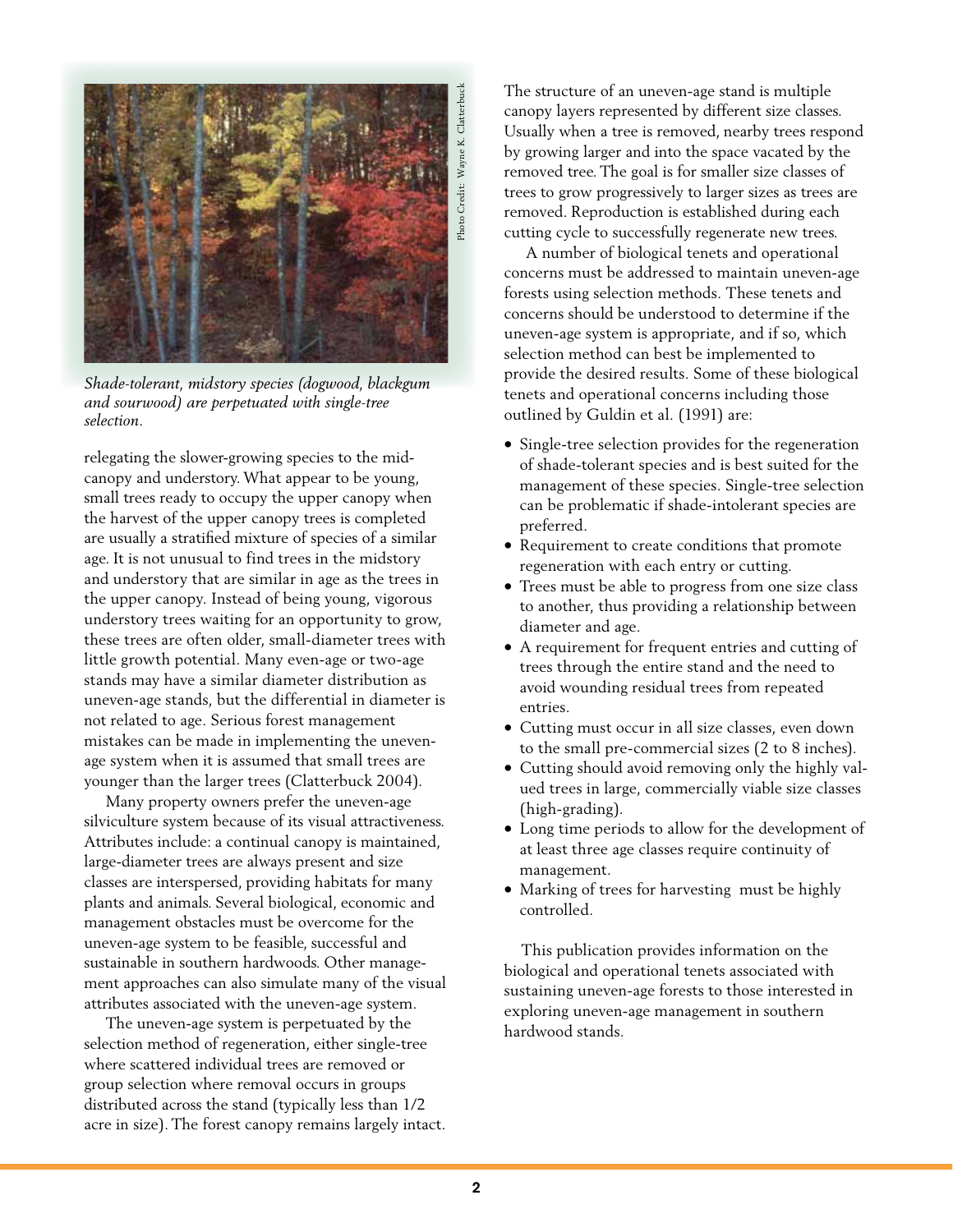## The Uneven-age System

#### **Effects on Species Composition**

 Significant portions of the canopy remain intact with the selection regeneration methods. Therefore, shading on the regenerating age class is an important consideration. Only shade-tolerant trees can successfully regenerate and grow at low light levels encountered with single-tree selection. Shading effects can also be pronounced with group selection when the group is relatively small. The selection methods are best-suited for shade-tolerant species that have the ability to regenerate and prosper in the shade. When applied to stands of intolerant species, composition will shift to more tolerant species that occur in the shade beneath the upper canopy. Table 1 provides a listing of tree species common to southern hardwood forests by shade tolerance. This table can be used to determine those species that can be successfully developed using single-tree selection. Unfortunately, the majority of the commercially valuable species is classified as intermediate or shade-intolerant. If management has timber as one of



*Logging damage on residual trees is common when harvesting at frequent intervals.*

| <b>Shade Tolerance Classification</b> |                              |                     |  |  |
|---------------------------------------|------------------------------|---------------------|--|--|
| Intolerant                            | Intermediate                 | Tolerant            |  |  |
|                                       |                              |                     |  |  |
| <b>Black cherry</b>                   | American elm                 | American beech      |  |  |
| <b>Black locust</b>                   | Green & white ash            | American holly      |  |  |
| <b>Black walnut</b>                   | Hackberry                    | American hornbeam   |  |  |
| <b>Black willow</b>                   | <b>Hickories<sup>a</sup></b> | American holly      |  |  |
| Eastern cottonwood                    | Oaks <sup>b</sup>            | Blackgum            |  |  |
| River birch                           | Yellow birch                 | Boxelder            |  |  |
| Sassafras                             |                              | <b>Buckeye</b>      |  |  |
| Sweetgum                              |                              | Eastern redbud      |  |  |
| Sycamore                              |                              | Eastern hophornbeam |  |  |
| Yellow-poplar                         |                              | Flowering dogwood   |  |  |
|                                       |                              | Persimmon           |  |  |
|                                       |                              | Red & sugar maple   |  |  |
|                                       |                              | Sourwood            |  |  |

|  |  | Table 1. Shade tolerance of common species in southern hardwood forests. |  |  |  |  |
|--|--|--------------------------------------------------------------------------|--|--|--|--|
|--|--|--------------------------------------------------------------------------|--|--|--|--|

<sup>&</sup>lt;sup>a</sup> Hickories as a genus are mostly intermediate in shade tolerance. Mockernut and bitternut range more toward the b intolerant scale.<br><sup>b</sup> Oaks as a genus are mostly intermediate in shade tolerance. The red oak family ranges more toward the intolerant scale.

Source: Burns, TM; Honkala, B.H. 1990. Silvics of North America. Agric. Handb, 654 (2 volumes). Washington, DC. USDA Forest Service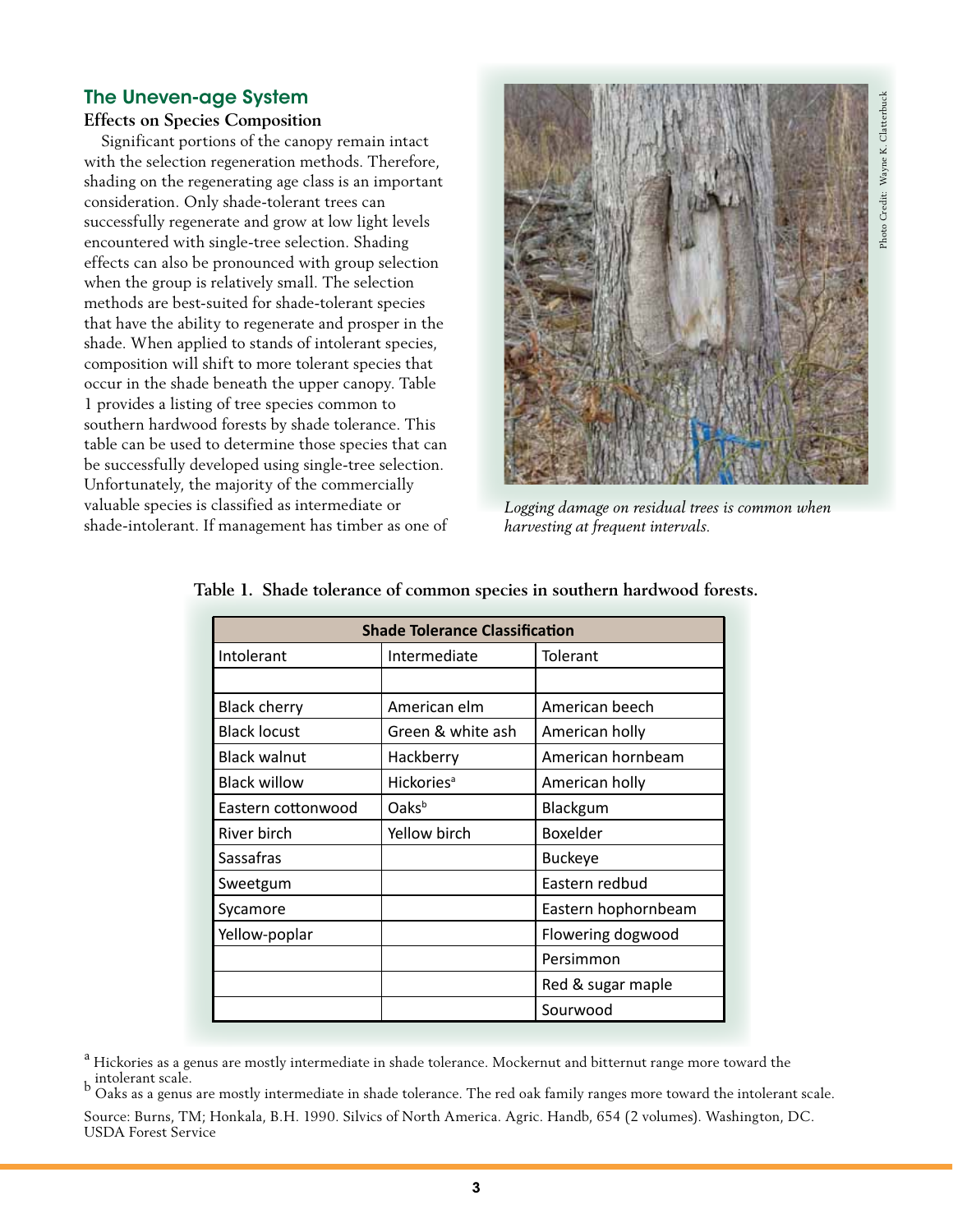the objectives, the use of single-tree selection could easily decrease the ability to grow and capitalize on timber value.

In uneven-age stands, stand structure depends on the growth of various size classes within that structure. Growing stock is controlled through determining the residual stocking level to be left after harvesting, the diameter of the largest tree, and the number of trees desired in each diameter class.

Stocking goals, usually expressed by volume or basal area, are usually set such that growth is concentrated on the fewest larger trees without losing growth through understocking. This minimizes the time taken to grow trees to a given diameter. The maximum diameter of trees left to continue to grow after harvesting usually depends on management objectives. Frequently, the diameter when growth begins to occur at a decreasing rate (financial maturity) sets the maximum diameter. Depending on site productivity, most hardwoods with diameters of 24 inches and above are normally not growing at an acceptable rate.

To control the number of trees in each diameter class requires an expression of defining the reverse J-shaped curve of uneven-age stands. The position of the curve on the horizontal axis (x-axis) is fixed by the choice of the tree of largest diameter, the residual stocking level determines the position of the curve between the x- and y-axis, and the slope of the curve is the desired distribution of diameter classes. This slope is defined by the diminution quotient (*q*) which expresses the ratio of the number of trees in any diameter class to the number of trees in the next

higher diameter class. Usually *q* ranges from 1.3 to 2.0 for 2-inch diameter classes. Low values of *q* result in a flat curve, which produces a stand with a higher proportion of growing space devoted to larger trees. Stands managed with higher values of *q* have more trees in the smaller size classes. Thus, depending on the value of *q* and the maximum diameter desired, stocking and stand structure can be manipulated to meet management objectives. Stand attributes of different *q*-values are compared in Table 2.

A hypothetical example of calculating number of trees per acre and basal area for each 2-inch diameter class with a maximum diameter of 24 inches for two different *q*-values is given below. Assume the following:

#### **Example A.**

Two trees per acre of maximum diameter of 24 inches and a *q* of 1.3

#### **Example B.**

0.5 trees per acre of a maximum diameter of 24 inches and a *q* of 1.8

In example A, more growing space is allocated to trees of larger diameters. Basal area is at 71 ft<sup>2</sup> per acre which is below full stocking. Generally, stocking in uneven-age stands is maintained below full stocking to allow space for further growth and the progression of trees to larger size classes.

In example B, most of the basal area is in the smaller size classes and the basal area of  $114$  ft<sup>2</sup> per acre is at or above full stocking. With this diameter distribution, space is not available for further growth. Cutting is required to allow more growing space so trees remain vigorous and will progress to larger sizes.

|                            | $q = 1.2$                           | $q = 1.5$                                   | $q = 1.8$                            |
|----------------------------|-------------------------------------|---------------------------------------------|--------------------------------------|
| <b>Stems per Acre</b>      | Low                                 | Medium                                      | High                                 |
| Size of Stems              | More sawtimber<br>Less reproduction | Less sawtimber<br>More reproduction         | Least sawtimber<br>More reproduction |
| Seedling/Mature Tree Ratio | Low                                 | Medium                                      | High                                 |
| <b>Wildlife Cover</b>      | Low                                 | Medium                                      | High                                 |
| <b>Landowner Goals</b>     | More toward timber                  | Compromise between<br>timber and aesthetics | Least timber                         |

#### **Table 2. Comparison of stand attributes with varying q-values.**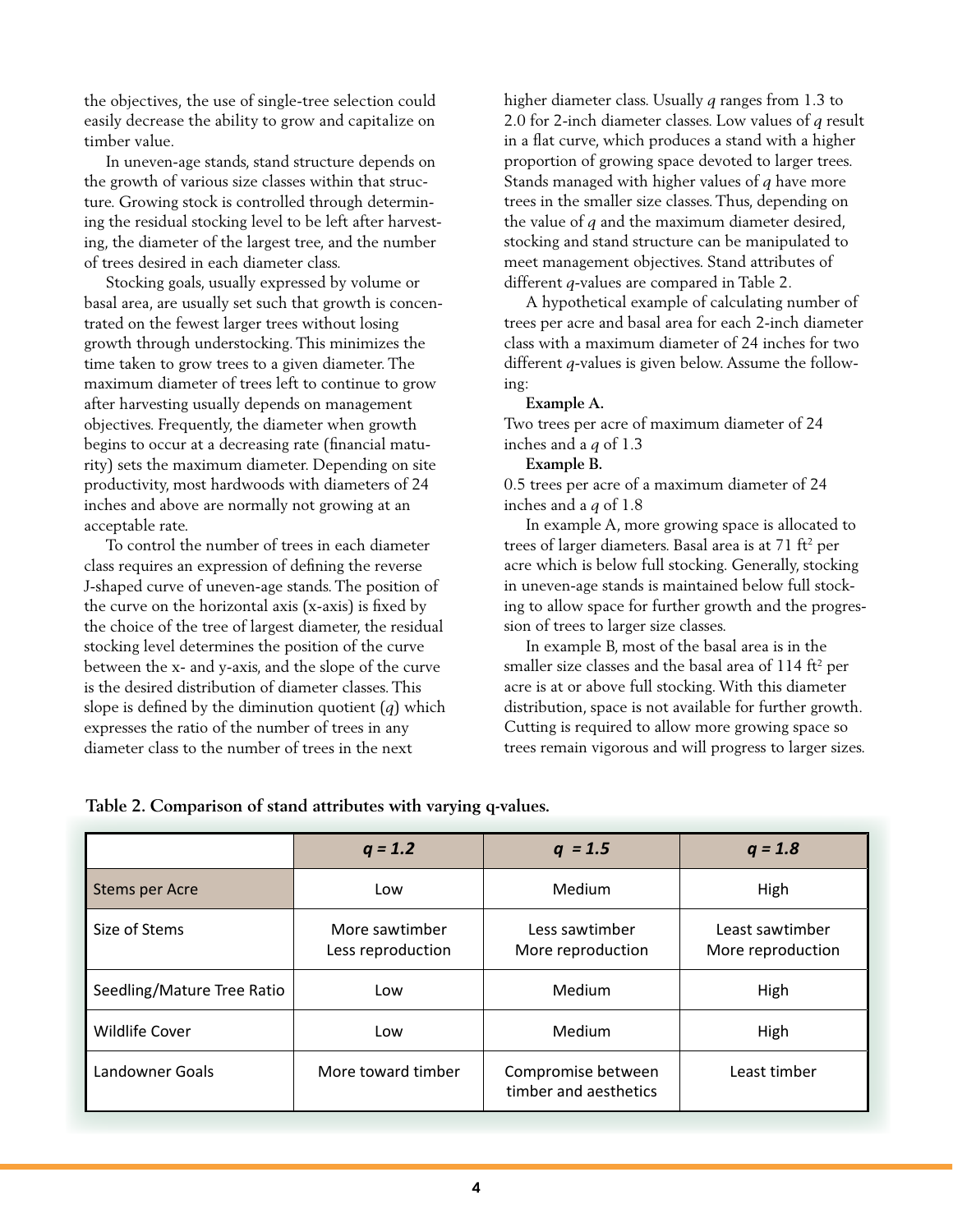| <b>Diameter Class (inches)</b> | <b>Number of Trees per</b><br>Acre | Basal Area (ft <sup>2</sup> ) per<br>Acre | <b>Number of Trees per</b><br>Acre | Basal Area (ft <sup>2</sup> ) per<br>Acre |
|--------------------------------|------------------------------------|-------------------------------------------|------------------------------------|-------------------------------------------|
|                                | Example $A \rightarrow$            | $q = 1.3$                                 | Example $B \rightarrow$            | $q = 1.8$                                 |
| $\overline{4}$                 | 27.6                               | 2.2                                       | 178.5                              | 15.5                                      |
| 6                              | 21.2                               | 4.2                                       | 99.2                               | 19.4                                      |
| 8                              | 16.3                               | 5.6                                       | 55.1                               | 19.2                                      |
| 10                             | 12.5                               | 6.8                                       | 30.6                               | 16.7                                      |
| 12                             | 9.6                                | 7.5                                       | 17.0                               | 13.3                                      |
| 14                             | 7.4                                | 7.9                                       | 9.4                                | 10.0                                      |
| 16                             | 5.7                                | 8.0                                       | 5.2                                | 7.2                                       |
| 18                             | 4.4                                | 7.8                                       | 2.9                                | 5.1                                       |
| 20                             | 3.4                                | 7.4                                       | 1.7                                | 3.5                                       |
| 22                             | 2.6                                | 6.9                                       | 0.9                                | 2.4                                       |
| 24                             | 2.0                                | 6.3                                       | 0.5                                | 1.6                                       |
| <b>Total</b>                   | 112                                | 71                                        | 401                                | 114                                       |

The maximum diameter, the number of trees desired at maximum diameter, or the *q* should be altered to reduce stocking to more desirable levels that will ensure growth to greater size classes.

The creation and maintenance of an uneven-age stand from an even-age stand is a long-term proposition and can be laborious. Often, there is a loss of growth potential. For example, if a 50-year rotation is desired and a 10-year cutting cycle is implemented, one-fifth of the stand is removed during each cutting cycle. If the stand is 50 years, then some trees would

be 100 years old before they are harvested. If the stand is younger, then the first cutting would harvest immature trees and the last ones would be overmature. In either case, a financial loss may be incurred (Figure 2).

In addition, the average length of forestland ownership for private owners is 10 to 15 years, a time period that is not conducive to implementing and maintaining uneven-age structure. Usually, several cutting cycles must take place to develop uneven-age structure (at least three age classes). The



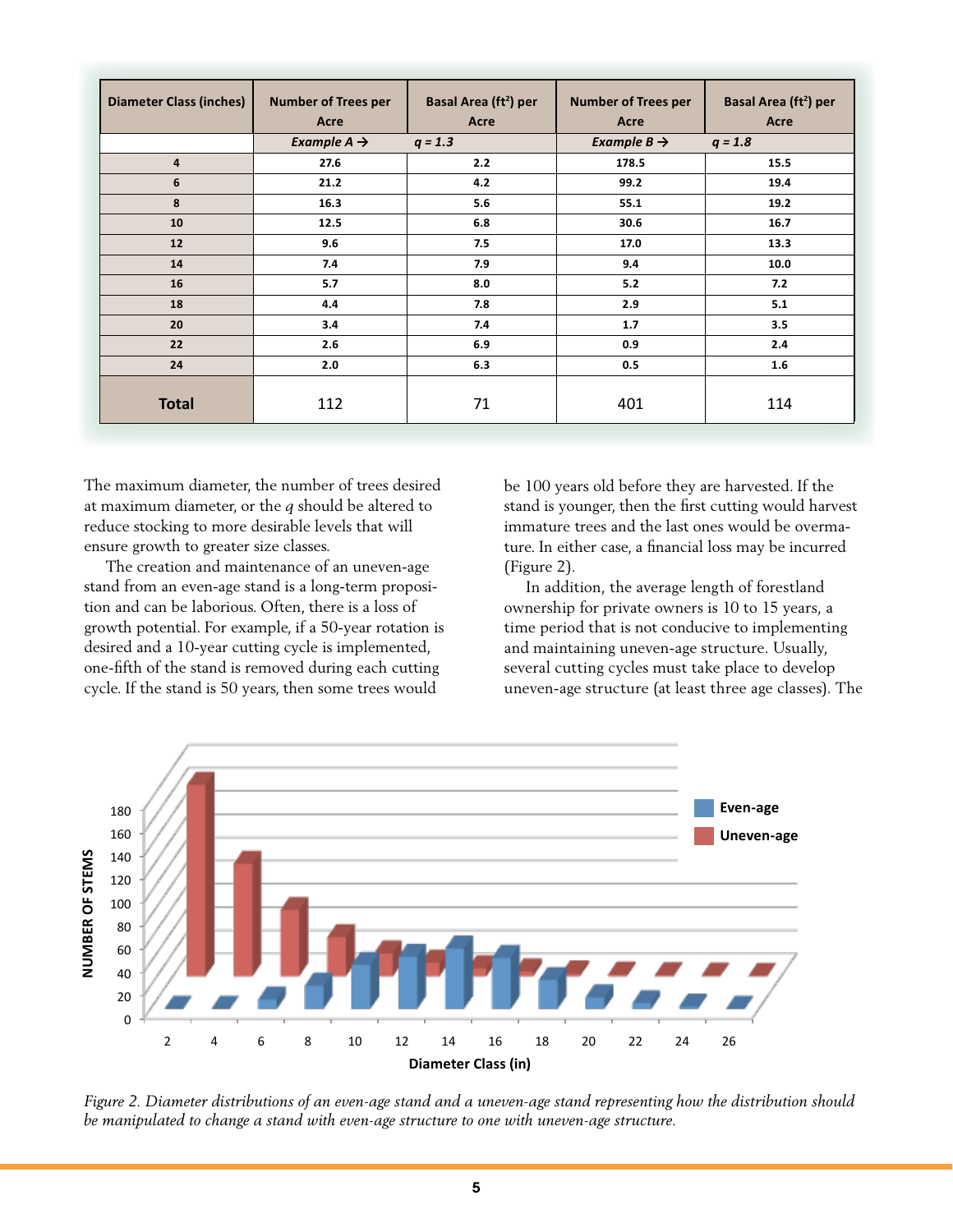long-term, steady ownership of public lands may be more appropriate for the uneven-age system.

The previous discussion is based on a balanced size-class distribution based on the reverse J-shaped curve. Balanced, uneven-age stands are a human construct that generally do not occur in nature and *q*-value is an arbitrary diameter distribution to demonstrate how stocking control can be influenced. Sustainability can be achieved with a variety of stand structures. Thus, silviculturists can design and implement a variety of stand structures that meet a diversity of objectives and allocate growing space to the stand components desired. However, uneven-age stands usually require:

- Maintaining trees of different size classes in the same area
- Frequent periodic harvests that are more or less equal in time (cutting cycle)
- That trees are removed on an individual basis to leave a desired number of trees in each size class
- That each harvest stimulates reproduction and enhances the growth of remaining trees.

Many mixed hardwood stands are even-age, but the diameter distribution curve resembles the uneven-age system. Called even-age stratified mixtures (Figure 3), these stands were initiated at the same time after a disturbance. Several species with different growth rates give these stands an uneven-age appearance, but they are even-age. These stands have stratified canopies, with the fastest-growing, intolerant species as dominants, trees with more intermediate tolerance as codominants and more shade-tolerant species in the midstory. These stratified even-age stands are common on hardwood sites that have higher productivity. Even though even-age, these stratified species mixtures resemble uneven-age structure.

Frequently, irregular uneven-age stands occur due to past disturbances or cutting practices. These stands still have three or more age classes, but the stems are not evenly distributed throughout the diameter classes (Figure 3). The creation of irregular, unevenage stands can be accomplished much faster when compared to the balanced approach, but potential losses in productivity remain a consideration. Harvesting from all available size classes is necessary to ensure the progression of trees to larger size classes.

Similar to balanced uneven-age stands, in irregular uneven-age stands the larger, financially mature trees are removed, either as individuals or small groups. Some cutting in all diameter classes is necessary so



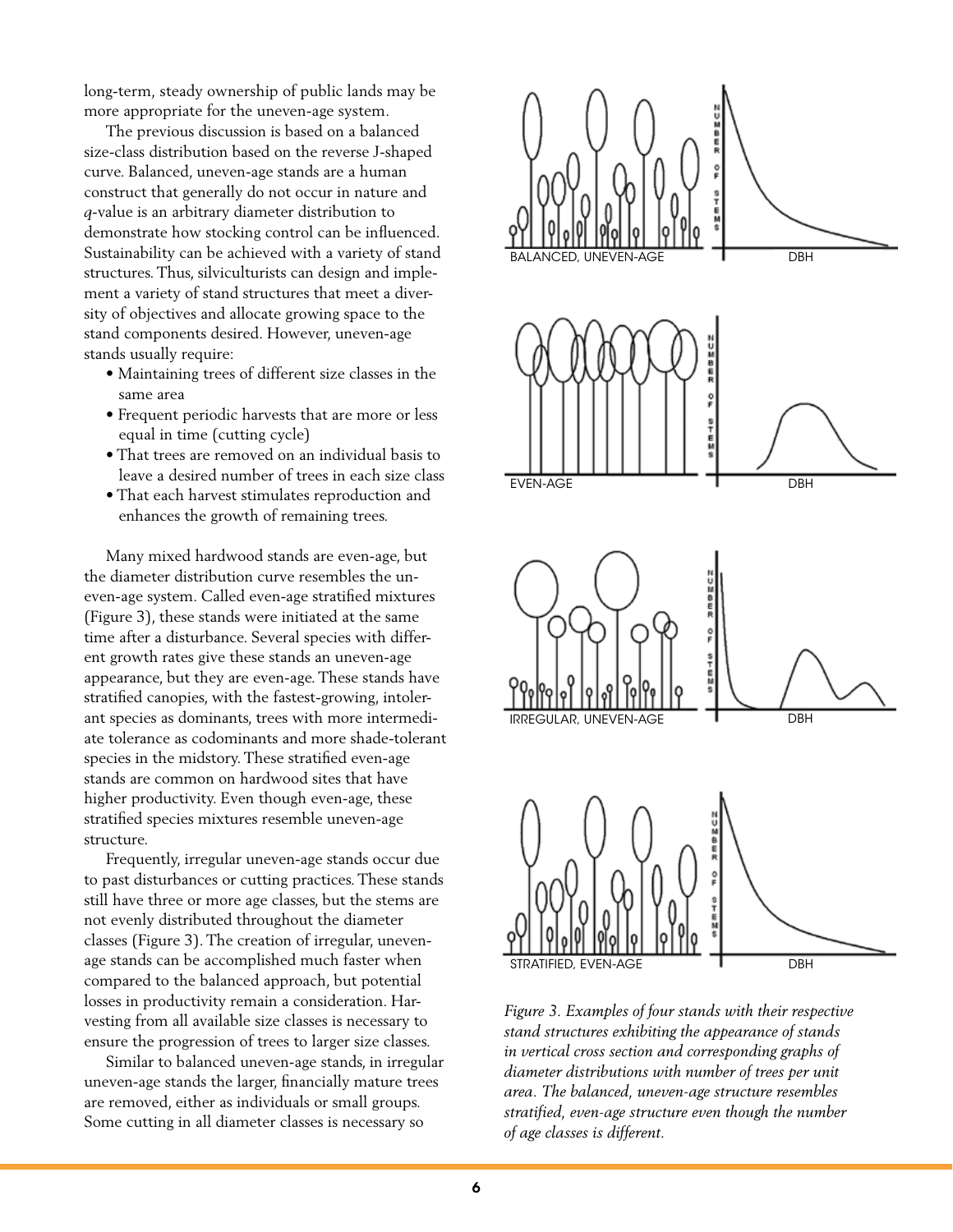that growing space is created for trees to continue to increase in size. Harvested trees represent the periodic growth between cutting cycles. Maintaining uneven-age structure, however, provides some management flexibility. Trees at or exceeding the maximum diameter may be retained if they are still vigorous and healthy. High-risk trees that are unlikely to survive to the next cutting cycle can be harvested, as well as poorly formed trees. To achieve diameter distribution goals, cutting may occur more heavily or lightly within a size class (Figure 2).

Small trees in the smaller size classes cannot be ignored. These trees represent the trees of the future. Density within size classes should be controlled to foster ingrowth and regeneration. The trees to keep among the immature classes are those of the desired species, best quality, soundness, form, vigor and offering the best probability of survival and growth.

## Regeneration Methods for Uneven-age **Stands**

#### **Single-Tree Selection**

Small individual tree openings are created when mature trees are removed. These small openings allow



*An even-age stratified mixture has a structure that resembles uneven-age stands.*



*Single-tree selection is a regeneration method for the uneven-age system.*

space to regenerate new stems and space for adjacent trees to expand in the once-occupied space. The number of mature trees removed depends on the space allocated to that size class. Immature stems are cut or thinned to balance the size-class distribution by redistributing the growing space among fewer stems while optimizing growth potential. In singletree selection, these processes occur simultaneously for each cutting cycle: regeneration, expansion of crowns of adjacent trees and reallocation of growing space to balance size-class distribution.

Single-tree selection with small opening size promotes shade-tolerant species such as maples, beech, hemlock, blackgum and many midstory species such as dogwood and sourwood (Table 1). Obstacles to the single-tree selection method include the inability to regenerate more valuable shade-intolerant species, a reluctance to invest in tending immature stems and the unwillingness to conduct inventories to determine diameter distribution. Another consideration is the damage associated with harvesting to the residual stems, particularly for trees in the smaller diameter classes where form can be adversely affected by damage. Other obstacles include the clustering of mature stems, making single-tree selection difficult to implement; the potential degradation of the stand through repeated cutting of the best stems without investing in promoting smaller stems (cutting in all size classes, even the precommercial small stems); and creating conditions for regeneration of desired species.

Single-tree selection is practiced with volume regulation of the harvest where the growth between cutting cycles is removed at each entry. This practice ensures a sustained yield harvest, but a balanced distribution of size classes is essential. Generally, the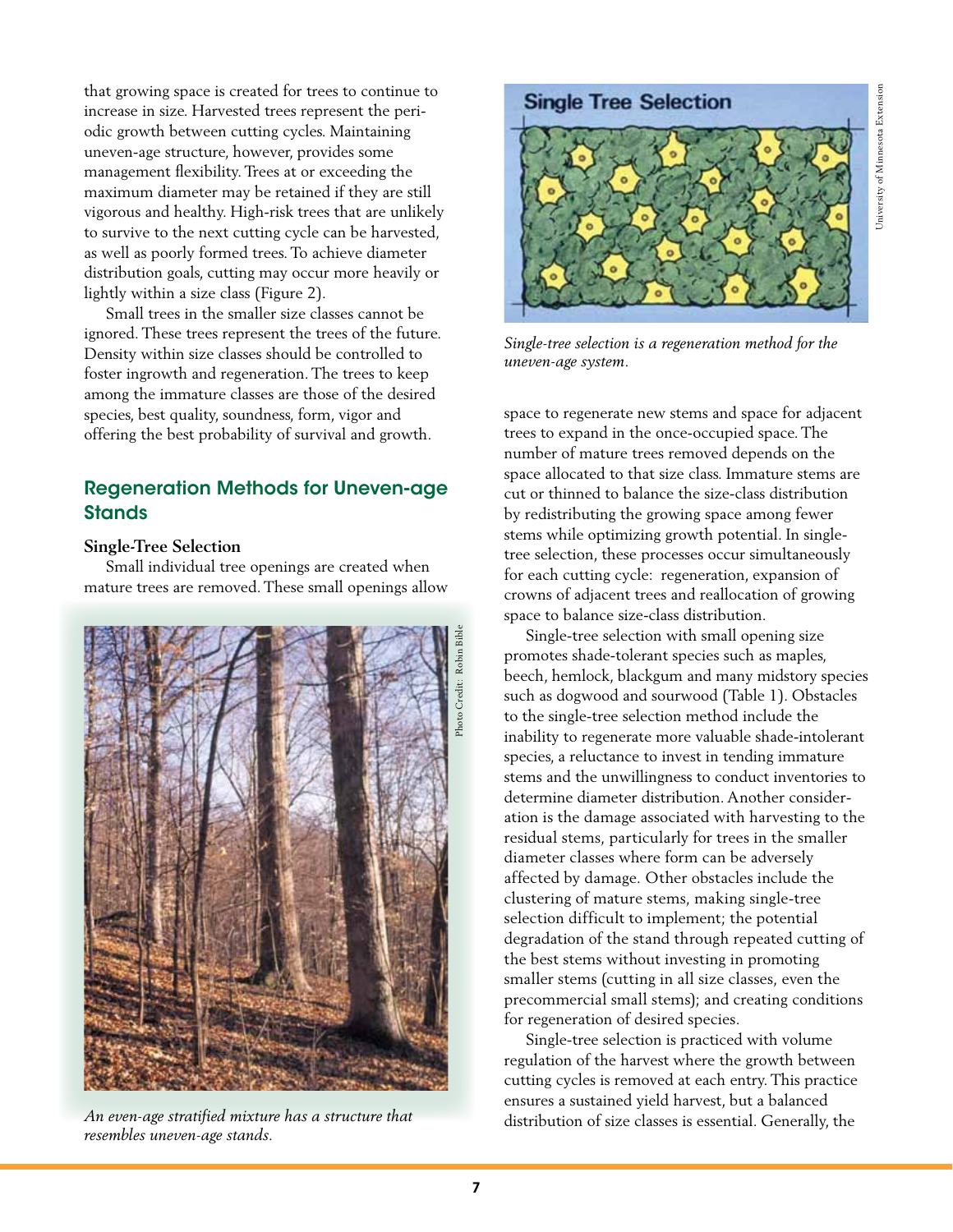tail of the diameter distribution curve, i.e., the financially mature trees are harvested (Figure 1), while creating conditions (growing space) for the progression of the remaining trees to larger size classes. Often, the neglect of trees in the smaller size classes and failure to obtain regeneration during each cutting cycle has led to high-grading, leaving inferior trees to perpetuate the stand (refer to high-grading sidebar).

#### **Group Selection**

As an alternative to single-tree selection, group selection is the cutting of stems in small groups rather than individuals. Usually the diameter of the area harvested is less than 1.5 to 2 times the average height of the mature trees or less than ½ acre. Small groups are designated for harvest to open the canopy for new regeneration, and groups of immature stems are thinned to maintain size-class distributions.

Group selection is favorable to more intolerant species that do not regenerate in the small openings created by single-tree selection. By modifying the size and arrangement of the group cuts, a wider range of environments is created, providing conditions that are more beneficial for a variety of species. This range of environmental conditions produces greater diversity of habitats for many wildlife species. Reproduction occurs in small, even-age groups in which tracking age class development is easier. However, the group

openings are influenced by adjacent trees that can affect growth within the opening.

Dale et al. (1996) documented the effect of opening size on species development and growth for a wide range of openings from 0.1 to 3.0 acres in central Appalachian mixed species stands. In openings less than 0.5 acres, shade-tolerant species dominated. Openings that were 0.5 acres in size allowed the establishment and development of both shade-tolerant and intermediate species (ex. oaks). A significant prevalence of shade-intolerant species in the regenerating age class was established in openings greater than 0.5 acres. The larger openings contain a variety of species with differing shade tolerances. These data indicate that group selection openings with a maximum diameter of 1.5 to 2 times of average overstory tree height (approximately 0.5 acres) may not be adequate to develop shadeintolerant species.

Other considerations are logging costs and regeneration efficiencies of group selection opening size. LeDoux (1999) studied the same openings used by Dale et al. (1985). Although the opening sizes ranged from 0.04 to 1.61 acres, the openings in excess of 0.5 acres were considered as group openings for terms of this study. Generally, total harvesting costs increase as the size of opening decreases. After 30 years of regeneration results, smaller group size had fewer trees per acre, smaller trees and more



*Group selection is defined as openings that are less than 1.5 to 2 mature tree lengths in diameter (< 0.5 acre). These patches are 2 to 4 acres in size and are classified as even-age patch openings.*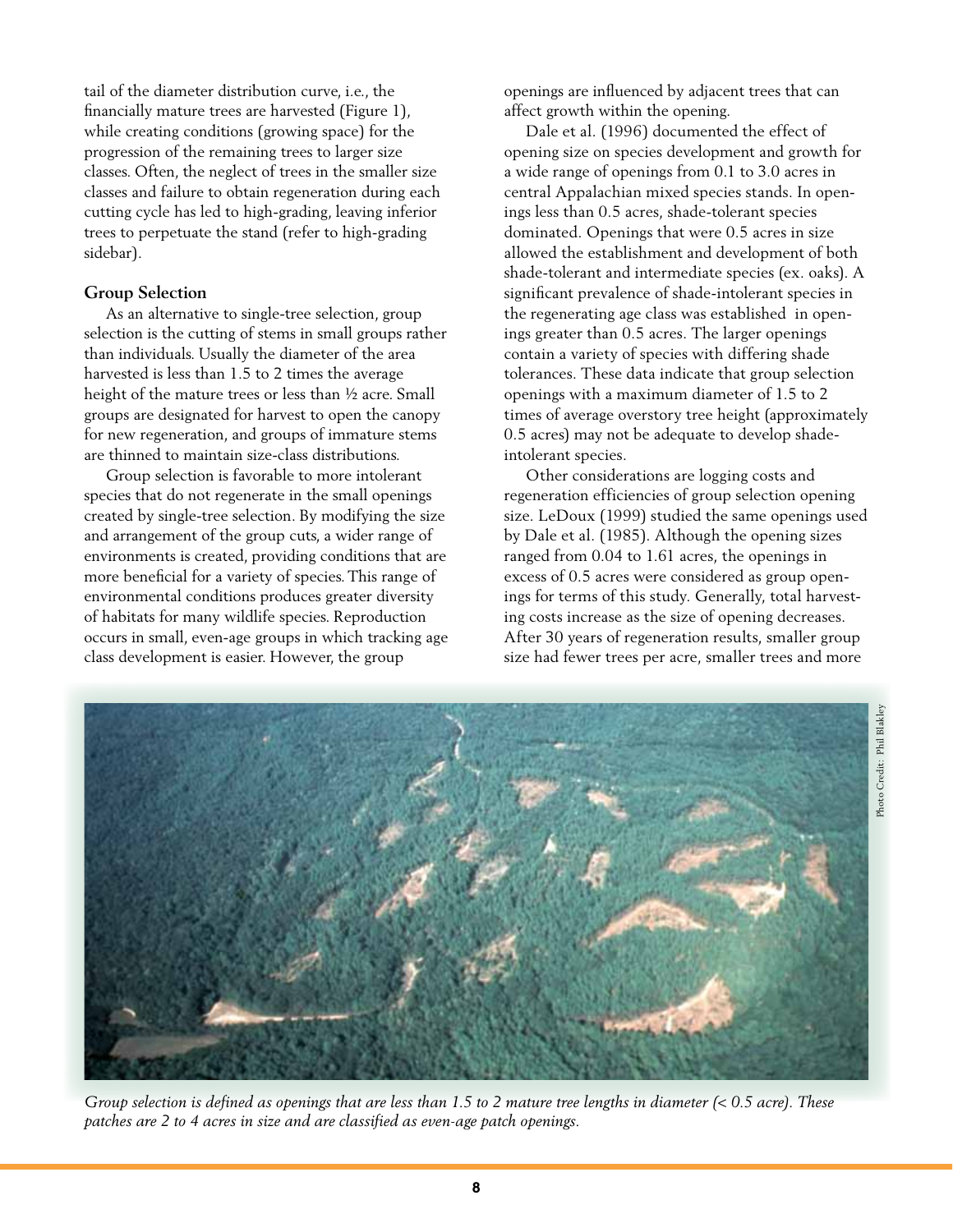## The High Cost of High-Grading

#### What is high-grading?

High-grading is a timber harvest that removes the trees of commercial value, leaving small trees, as well as large ones of poor quality and of low-value species. High-grading reduces the value of the stand by removing the largest, most valuable trees and increasing the percentage of the poor quality and traditionally low-value species, e.g., red maple, beech, elm.

#### How does it occur?

High-grading occurs when landowners sell infrequently, are unaware of the consequences of how the trees are removed and have immediate needs for income. High-grading is also common where there are limited markets for smaller and lower quality trees, but good markets for high quality, more valuable trees. Communication is often confused when terms like selective cutting and diameter-limit harvesting are used to imply good management, while removing the best trees and leaving the poorer trees with little potential for improvement. Since trees in most wood lots are the same age, cutting the biggest trees does not leave young ones to grow. Rather, these cuttings take out the fastest-growing trees, leaving slow-growing, lessvigorous trees of the same age as those removed.

#### What is the difference?

In most cases, high-grading results in a greater harvest volume and value from the first cutting, compared to forests managed silviculturally. However, neither the harvest volume or timber quality is sustained over the long run. After a high-grade harvest, the forest provides:

- Less total volume because of slow-growing trees and irregular spacing between them
- Less volume from large trees of the more valuable size classes (16"+ and veneer)
- More volume from poor-quality trees and low-value species
- Less frequent opportunities to return for another harvest

#### How do you tell if forest land has been high-graded?

High-grading is highly variable. In some instances, some trees with good favorable attributes and growth potential are left after the cut. In other instances, there is often not much left to work with after all the "good" trees are gone. High-graded woods have:

- Few "good" trees remaining
- More "poor" trees remaining
- Patchy distribution, dense clumps, wide openings

#### What to do?

With high-graded stands, three options for management are generally available: (1) rehabilitate the stand, (2) regenerate the stand, and (3) postpone action and leave the stand alone. Refer to Clatterbuck (2006) for more information on restoration strategies.

Unfortunately, leaving the stand alone is the option used too often. Rehabilitation of a degraded stand requires a measure of acceptable growing stock (AGS); trees of commercial and desirable species that are capable of increasing in value and volume, and are or can become viable crop trees. If the stand does not have enough AGS to produce a new stand, then regeneration of the stand is necessary. Regenerating the stand often has the potential to create a better-quality stand than what is currently on the site. However, upfront costs of regenerating the stand (site preparation and control of residuals) with little derived income are often excessive and a deterrent for most landowners.

If the stand has been high-graded, AGS should be inventoried. The treatments prescribed will depend on the extent of the high-grading and the AGS available. Stands containing approximately 50 ft<sup>2</sup> basal area of AGS per acre are adequate for future growth (albeit at less than full stocking) and may require some improvement cutting in the future to enhance growth of AGS. Where AGS is 20 to 50 ft<sup>2</sup> basal area per acre, consider some type of regeneration cut in the near future, merchandising or deadening undesirable, larger residual trees and releasing desirable seedlings and sprouts. Although stands are growing at less than capacity, existing AGS is being promoted until their value can be captured. Where AGS is 5 to 20 ft<sup>2</sup> basal area per acre, regenerate the stand. Most of these restoration strategies will incur some costs with little initial return, but are required for rehabilitation to a more productive growing status.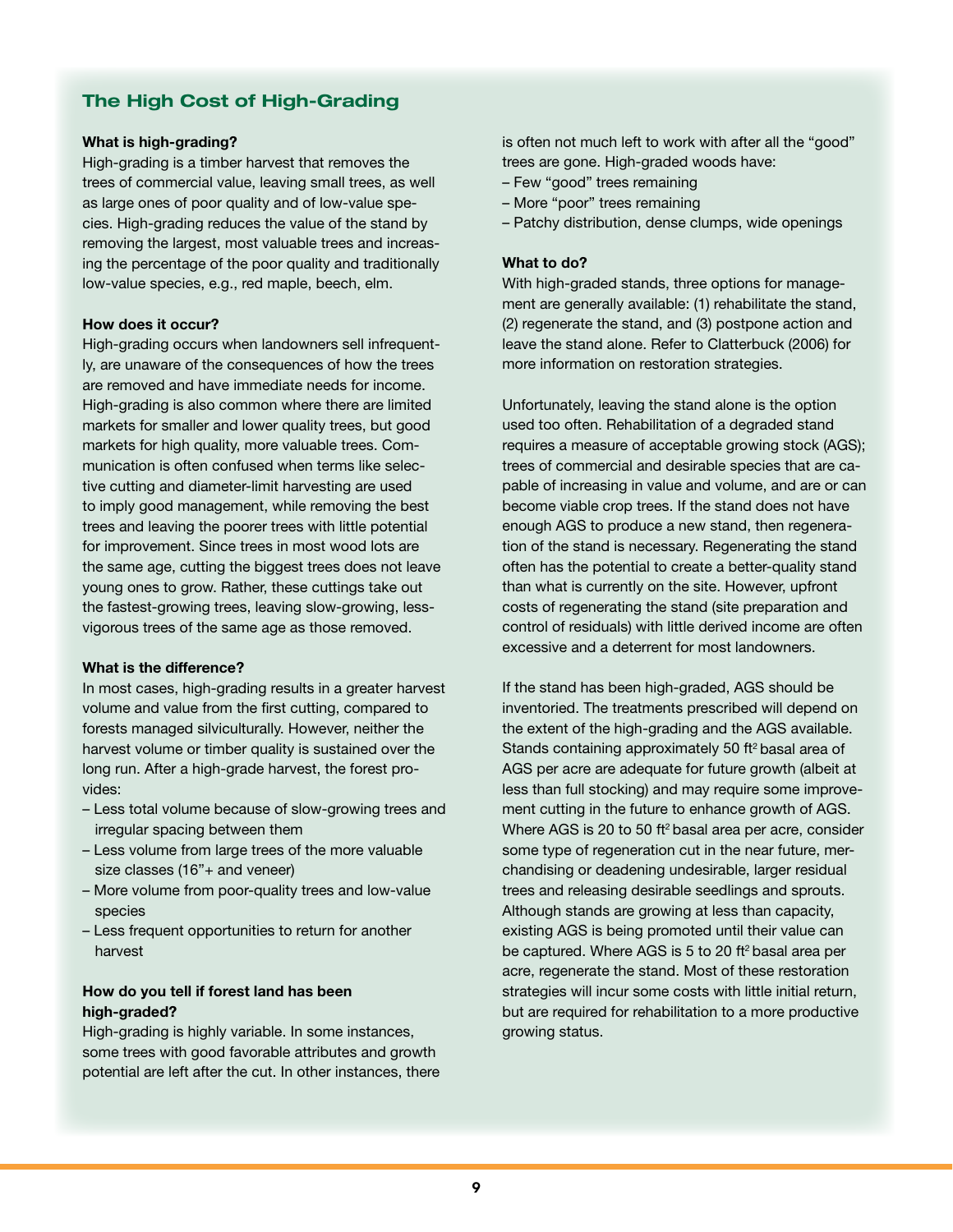

*Japanese stiltgrass, an invasive exotic species, was released following the harvest and will limit regeneration of designals*<br> *designals*<br> *definition*<br> *depanese stiltgrands released for the harvest and regeneration of desired species.* 

shade-tolerant species. Larger groups had increasingly more trees per acre, larger trees and more shade-intolerant species. A simulation model was used to integrate harvesting technology, silvicultural treatments, market price, growth projections and discounted present net worth economic projections. Financial yields were maximized using openings of 1.25 acres or larger, primarily because of logging efficiency of larger groups and the growth, volume and species composition (higher-valued, more shade-intolerant species) of the larger openings. Most silviculturists do not recognize opening size greater than 0.5 acre as a group opening, but more as a patch opening or clearcut with even-age attributes. Thus, even though group selection openings are larger in size than single-tree selection openings, the financial aspects are still questionable when considering logging efficiencies and regeneration aspects.

The advantages of group selection are that harvests are more concentrated, causing less damage to residual trees; greater flexibility in creating environmental conditions that favor regeneration of more shade-intolerant species; and reproduction develops in more defined, even-age aggregations. However, many of the same obstacles are evident as with single-tree selection, including the unwillingness to tend immature groups as well as difficulties with determining spatial distributions through inventories.

The group selection regeneration method is usually conducted within area regulation of the harvest. With area regulation, sustained yield is not at the stand level, but at the forest level. Thus, group selection does not necessarily produce uneven-age stands, but it does create uneven-age forests. Within the group, regeneration occurs as a single age class rather than mixtures of age classes as in single-tree selection.

### Operational Obstacles Associated with Sustaining Uneven-age Structure

 Disturbances that occur in southern forests, either anthropogenic (human-caused) or natural disturbances (tornados, hurricanes, wind, ice, insects, disease, fire) are common and frequent. These disturbances usually produce larger openings in the forest canopy where shade-intolerant species regenerate. These larger openings cause more evenage regeneration and disrupt the development of small or group openings characteristic of unevenage stands. The frequent, larger-scale disturbances promote even-age stands rather than uneven-age.

 The progression of trees growing into larger size classes is a prerequisite of the uneven-age system. Trees are cut in each size class to ensure the progression. Generally, the undesirable species and poorly formed trees are harvested during the cutting cycle and the best are retained. The best and largest trees are only harvested when trees with better growth potential can replace them. Carelessly cutting only the best trees is a sure way to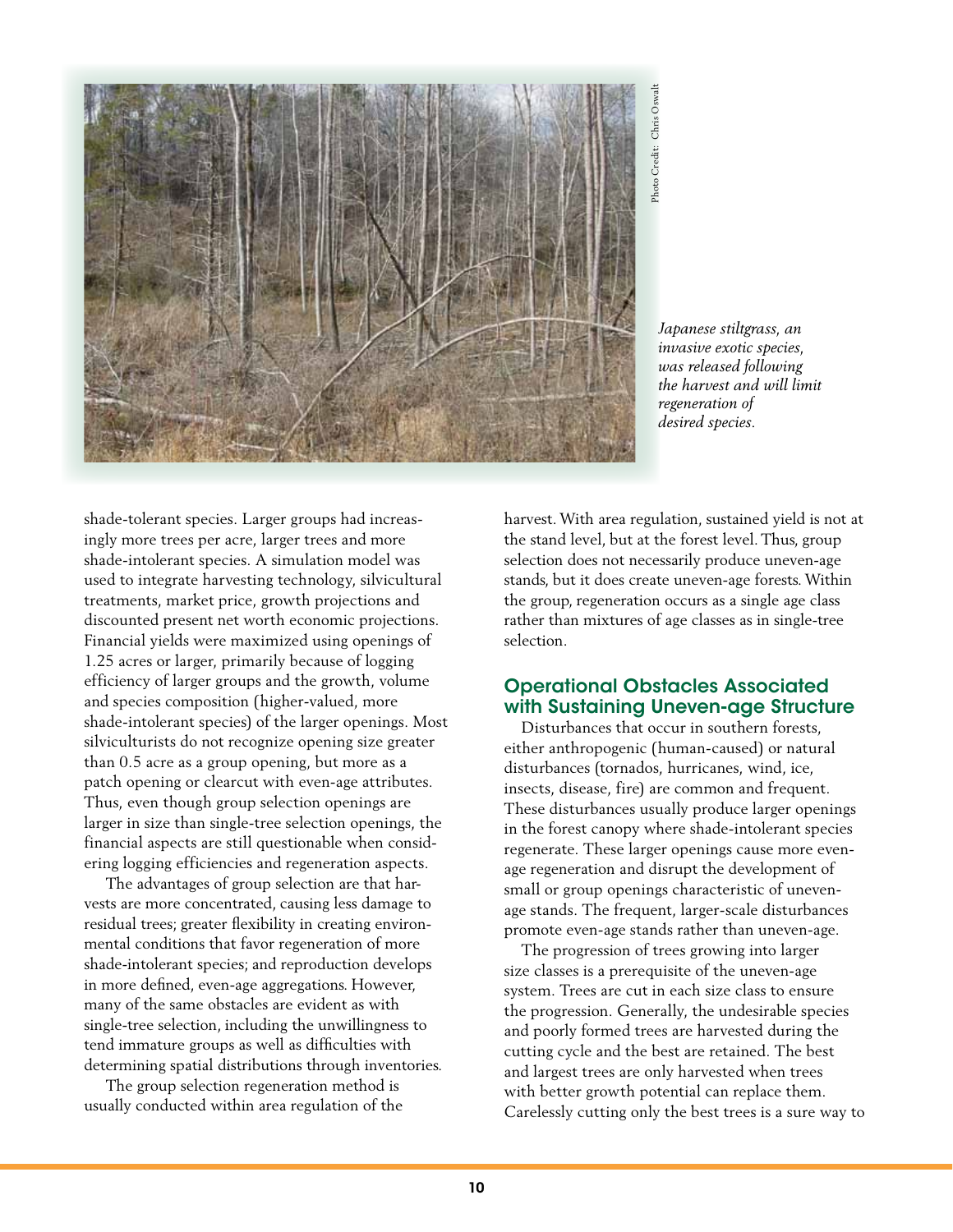## **Major Advantages and Disadvantages of Uneven-Age Silviculture**

(Modified from Nyland 2002)

#### **Advantages**

- 1. A balance of three or more age classes is maintained in perpetuity.
- 2. Well-distributed tree cover with several strata.
- 3. Large-diameter trees are always present to ensure some sawtimber volume growth, a steady supply of timber and opportunity for income at frequent intervals.
- 4. An abundance of reproductively mature trees ensures a source for regeneration.
- 5. Trees with steady rates of radial increment are present in all size classes and are continually upgraded to have high value at maturity.
- 6. Intermixing of size classes makes stands picturesque to many viewers, and well-suited to many forest objectives.

#### **Disadvantages**

- 1. The stand must be inventoried in each cutting cycle to determine diameter distributions and growth. Greater skill is required to maintain a balance among size classes.
- 2. Short cutting cycles increase the frequency of site disturbance. Because of the interspersion of different size classes, some of the residual trees and reproduction suffer logging damage, even with careful harvesting.
- 3. Shade-intolerant species commonly fail to reproduce in the shade reducing the diversity of the plant community.
- 4. Frequent entry for harvesting requires an elaborate network of carefully planned skid trails and access roads.
- 5. Contractors incur high logging costs to remove widely dispersed sawtimber trees so revenues to landowners are reduced.
- 6. Stands with an excess of small or unmerchantable trees must be tended and this work can be cost-prohibitive.
- 7. The uneven-age system provides poor habitat for animals that depend upon early-succession plant communities.
- 8. Several cutting cycles are required to establish multiple age classes and size classes to create uneven-age structure.

deplete the future productive potential of the stand. Unfortunately, this is common when high-grading or diameter-limit harvesting is practiced in the name of uneven-age systems.

 With more frequent entries and shorter cutting cycles, residual trees are more prone to logging damage, even with careful harvesting. The re-entry and harvest of the stand at relatively short intervals leads to a greater chance of injuries to sapling and pole-sized trees, resulting in a loss of tree quality and stand value over time. Since cutting cycles are more frequent, lower volumes are harvested at each entry. An elaborate network of roads and skid trails

are maintained with recurrent entries, increasing the frequency of site disturbance. These frequent entries and lower volumes harvested suggest that economic feasibility of the uneven-age system in southern hardwoods is questionable.

## Growth and Production of Uneven-age **Stands**

A debate continues comparing the productivity of even-age versus uneven-age systems. The dispute tends to be an exercise in evaluating many discrete concepts such as regeneration under continuous forest cover, the various stocking levels associated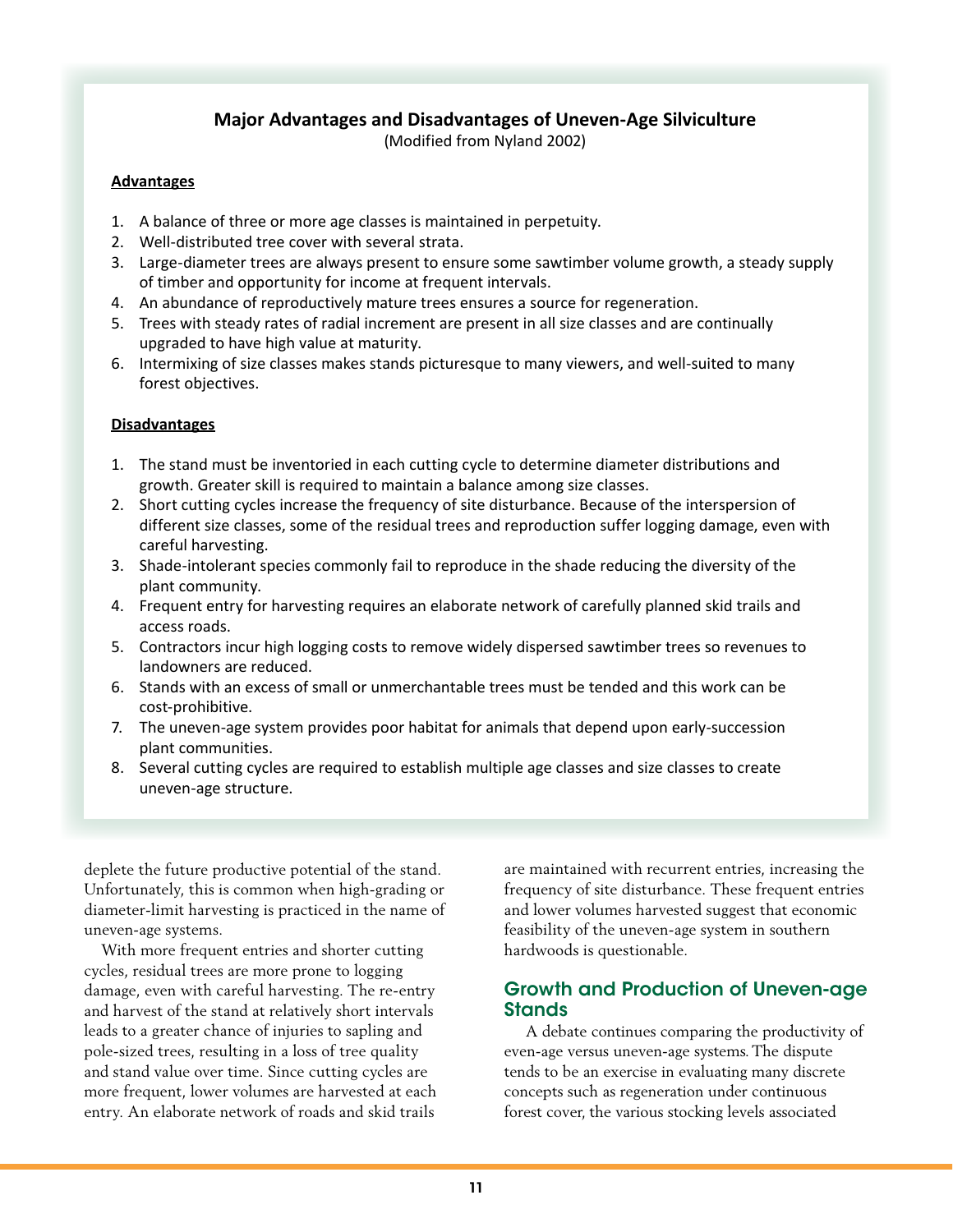with each system, comparison of different species with different shade tolerances and growth rates, site utilization, and greater timber values versus volume accumulation that are difficult to compare. Considering that there are so many variables to assess (site quality, management intensity, rotations versus cutting cycles and relative time periods), the literature reveals no trend for one system or structure being more productive than the other.

## Variable Retention

Uneven-age management provides variable retention of trees that can be advantageous for certain management objectives. Variable retention is defined as retaining structural elements or biological legacies (trees, snags, logs, etc.) in the harvested stand for integration into the new stand to achieve various ecological objectives (Society of American Foresters 1998). While uneven-age methods can help meet some variable retention objectives, other systems or methods can also be conducive for these objectives, such as two-age systems (Stringer 2006a) and legacy trees (D'Amato and Catanzaro 2007).

Aspects of variable retention are becoming important, and since uneven-age methods have been touted as being able to achieve some of these retention objectives, a discussion of variable retention is included.

Variable retention has been championed in the Pacific Northwest (primarily British Columbia and Oregon) and in Finland as a method to ameliorate the visual appearance of clearcuts. Large trees are used to provide some structural diversity and eventually coarse woody debris that would not be present if a complete clearcut is used. However, the science behind tree retention is at best limited. Should trees be left singly or in groups? What benefits are being addressed biologically as well as economically with tree retention?

Moore (1999) indicates that variable retention is based on the concept that the most important value in the forest is biodiversity, the many species of plants, animals, birds, insects and invertebrates living there. To make sure that all the species can survive in a managed forest, it is necessary to understand their habitat requirements for breeding, feeding, hibernating, etc. So long as sufficient habitat is retained on the landscape, populations of each species may be maintained. Birds that nest in shrubs will usually find more available shrubs where the forest cover is altered. Other species, such as cavity-nesting birds, need standing dead trees in the landscape, and still

others need fairly large blocks of older forest. Variable retention is about planning timber harvesting over time so that all the necessary features for species survival are always present somewhere in the landscape. Uneven-age systems may be appropriate for such objectives.

Variable tree retention is practiced in the western United States as a method to maintain a wider range of biodiversity in large-area harvests (hundreds of acres) in stands of one or few number of species. The positive overtones of variable tree retention have been transferred to the eastern United States. However, is variable tree retention needed to maintain biodiversity in eastern forests? Considering that most harvests in the eastern US are less than 100 acres, that eastern forests are composed of many species on a varied landscape and the faster rate of response after forest disturbance, variable tree retention is probably not necessary to maintain biodiversity in eastern forests. The scale of disturbance and response is not as great as in western forests. Some animal, insect and invertebrate species may be displaced by harvests for a short time, but adjacent forests usually can continue to provide these habitat conditions such that biodiversity is sustained.

To some degree, variable tree retention is already practiced in the eastern United States. Standard practices such as streamside management zones (SMZs), visual buffers and islands of vegetation left in the harvest area to maintain undisturbed or unique areas have attributes of variable tree retention. The smaller ownership size of forests also contributes to the wider range of landscape diversity.

In Tennessee, variable tree retention is not a new concept. Unpublished forest research by the USDA Forest Service at Sewanee, TN in the late 1970s left 10 or so mature trees per acre in an attempt to ameliorate the visual aspects of a harvested area. While the public was appreciative of the visual effects of leaving a few trees in the harvest area, the remaining trees actually declined in value, some single trees died due to increased exposure and the trees negatively influenced the development and composition of regeneration in the shade of the tree crowns.

Forest managers should consider the purpose of variable tree retention within the scale of their management operations. Trees to maintain visual quality, to implement a two-age or uneven-age form or to uphold vertical forest structure on the harvested area are positive attributes of variable tree retention. However, tradeoffs common with the uneven-age system are also prevalent, such as damage to residual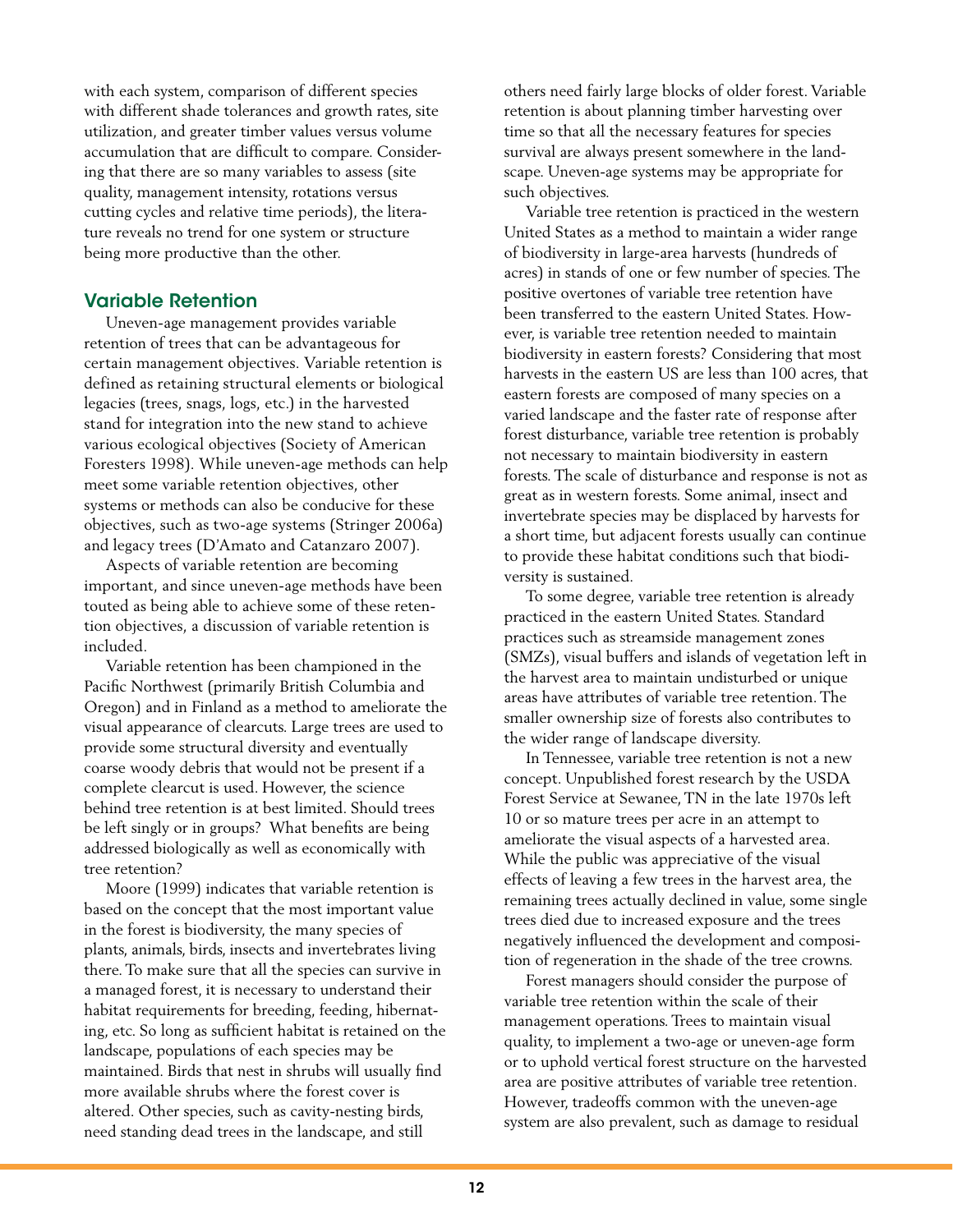trees during harvest, potential decrease in value of remaining trees and the impact of those trees on the development of regeneration. Many aspects of variable tree retention are already in place with SMZs, visual buffer areas and in protecting unique topographic and vegetation areas.

Variable tree retention may sound better than its actual contribution to landscape biodiversity, especially in the smaller harvests and diverse landscapes in hardwood forests. As with all forest management activities, forest managers and landowners should evaluate the positive attributes, as well as the trade-offs with variable tree retention and make decisions based on management objectives. Variable tree retention is another one of the subjects that may not have universal application, but is a tool that can enhance forests and management under specific circumstances.

## Research Examples of the Uneven-age System

Single-tree selection and maintaining uneven-age structure has been successfully practiced on the Pioneer Forest of the Missouri Ozarks (Flader 2004). These xeric sites allow growth and regeneration of oaks with single-tree selection regeneration, because the area does not support more mesic, competing species that may interfere with oak regeneration and development. Oak reproduction tends to accumulate and recruit to successive age classes on these sites without the presence of species (maples, blackgum, sourwood, beech) with potential to develop a heavy midstory or species such as yellow-poplar with the capacity to outgrow oak. Stable, long-term ownership and markets that facilitate the removal of small volumes of logs are present. Usually one to three cutting cycles (30 to 50 years) are required to achieve uneven-age structure (Loewenstein and Guldin 2004). During this time, income from the forest is limited and management expenses are incurred. On the majority of hardwood sites in the southeastern United States, the diversity of species and need to control shade-tolerant and midstory trees species are serious disadvantages to implementing single-tree regeneration practices if the objective is to regenerate and sustain shade-intolerant species.

Single-tree selection has not been proven as a successful tool in regenerating desirable species (primarily oaks) in the southern Appalachians on more mesic sites. A long-term study initiated in 1946 and conducted by Della-Bianca and Beck (1985) in

western North Carolina suggests that even though a reverse J-shaped or negative exponential curve can be created, the smaller diameter classes are composed of midstory, tolerant trees such as dogwood, sourwood, blackgum and hornbeam --- non-commercial species that will not ensure the future sustainability of the stand. Significant use of herbicides is required to control competing midstory vegetation allowing establishment and growth of advance regeneration of desired species. Single-tree selection may have some application on xeric sites on the flat surface of the Cumberland Plateau similar to those of the Pioneer Forest where there is limited influence from competing species in the understory and midstory (Schweitzer et al. 2004). For more productive areas, a shelterwood technique has been developed to promote oak regeneration while controlling competing midstory regeneration (Loftis 1990; 2004; Stringer 2006b).

## Summary

The intent of the uneven-age system and the use of single-tree selection for regeneration are to create a self-sustaining forest in which trees of many sizes and ages are present and intermingled with each other. Evidence and research indicate that uneven-age structures can be problematic to develop and maintain in hardwood ecosystems in the southern United States. Concerns about the uneven-age system in southern hardwoods are as follows.

- 1. Favors tolerant species
- 2. Less valuable sawtimber produced due to less valuable species composition
- 3. Cost of operations is more and a larger land area is impacted by harvesting
- 4. Entries with shorter cutting cycles provide greater opportunity for damage to residual trees and site disturbance
- 5. For management to be effective, must cut in all size/age classes during each cutting cycle to ensure growth and progression to larger-diameter classes
- 6. Markets for small-diameter products must be available to economically use the system. Low volumes harvested during frequent cutting cycles generally are not economically attractive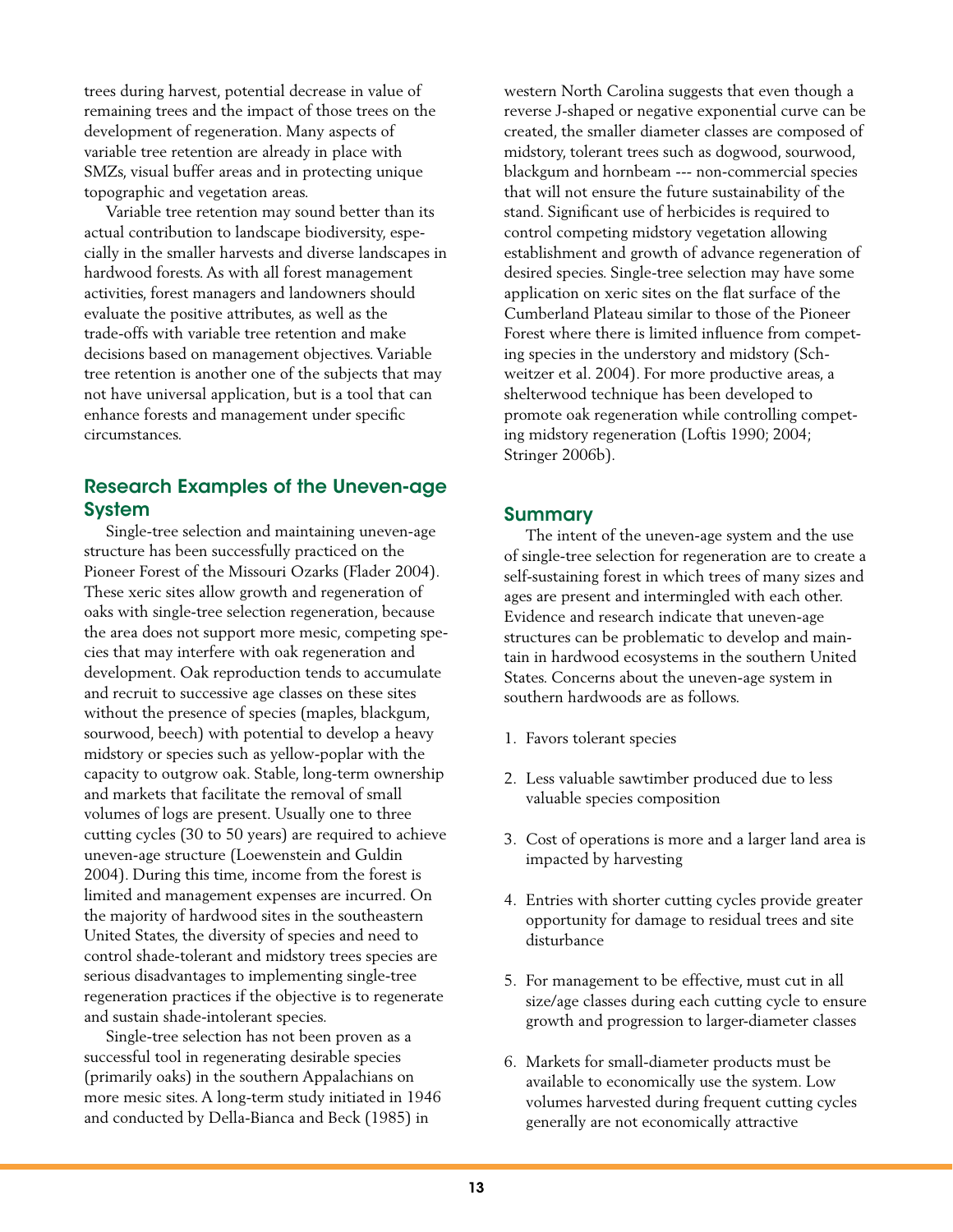

*A typical high-grade forest leaves poorly formed, inferior growing stock for future growth.*<br> *functional series*<br> *formed, inferid growing stock future growth.* 

- 7. Serious danger of degenerating to high-grading and diameter-limit cutting unless proper care is taken to promote all size/age classes and create conditions for regeneration during each cutting cycle or entry
- 8. A fairly long time period of several cutting cycles is required to achieve and maintain uneven-age structure. Unfortunately, forest disturbances are common preventing the uneven-age structure from developing and being maintained.

Application of the uneven-age system is complex and requires careful evaluation, interpretation of inventories, skill and effort. Economics of instituting and maintaining uneven-age stands is not favorable. Considering that few shade-tolerant hardwood trees are economically valuable in southern hardwoods and that disturbances occur frequently on the landscape, many of the advantages of the uneven-age system are not attained and often harvests degrade into more exploitive high-grade or diameter-limit harvests.

Uneven-age structure can be created without the strict adherence to creating and maintaining three or more age classes in the uneven-age system. Stratified, even-age stands are common in hardwood stands that

have several size classes that simulate the reverse J-shaped diameter distribution. Different species in mixed stands grow at different rates although the trees are of similar age. Thus, these stratified stands have uneven-age attributes, but are even-age, having been established after a disturbance event.

In small woodlots of several acres, the uneven-age system can be practiced by making sure that stems continue to progress from one size class to another. Management is by individual stems, not the stand level. Each stem can be given the favorable environment for it to succeed in becoming a mature tree by continually monitoring and arranging its growing space. Management is very intensive and cannot be reasonably accomplished on larger acreages because of the excessive time and effort in managing individual stems. However, many of the attributes of the uneven-age system (primarily visual) can be attained on small acreages through individual tree management as long as regeneration is created during each harvest.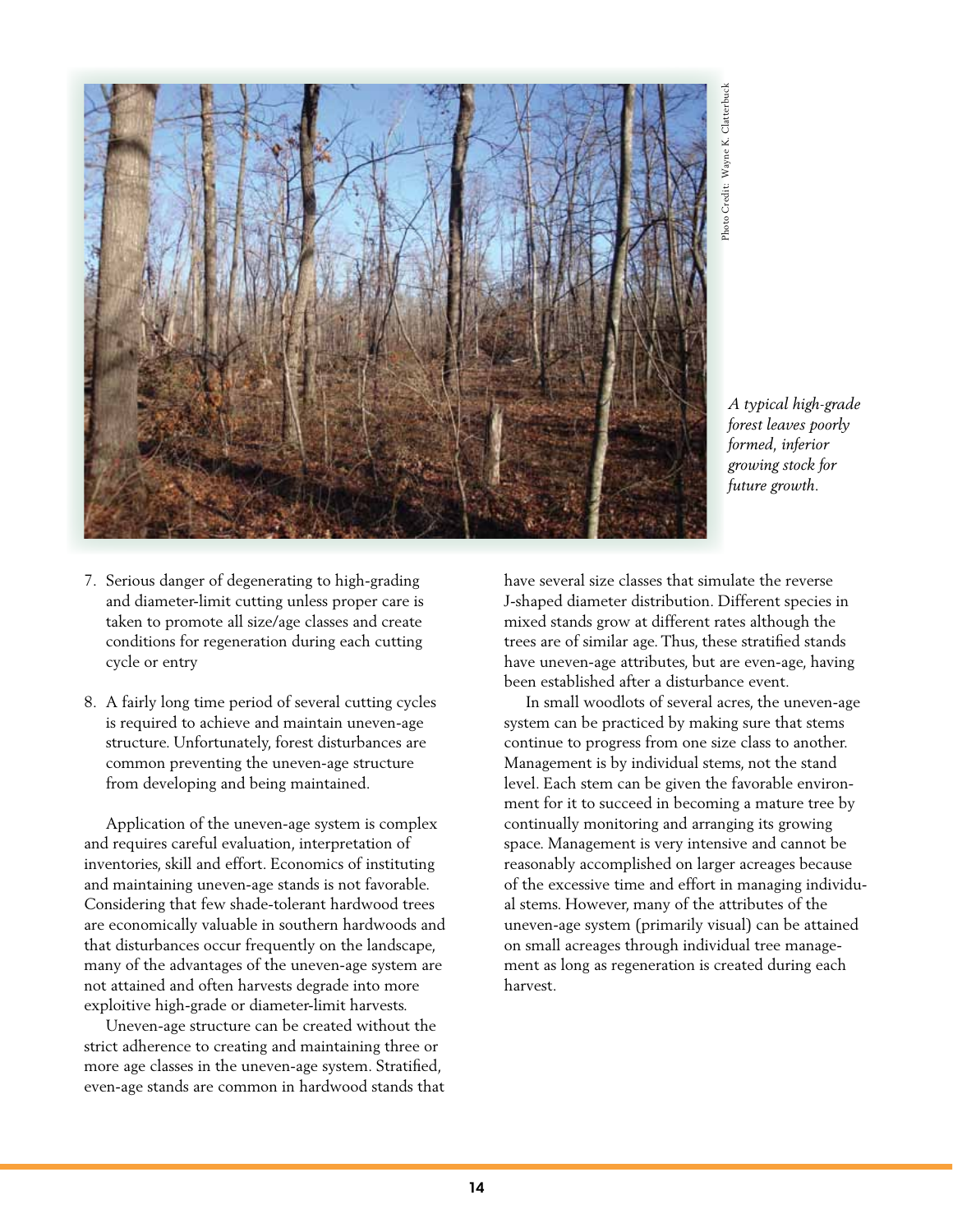## **References**

Clatterbuck, W.K. 2006. Treatments for improving degraded hardwood stands. Professional Hardwood Notes. Publication SP 680. Knoxville, TN: University of Tennessee Extension. 12 p.

Clatterbuck, W.K. 2004. Big trees, little trees – Is there always a correlation with age? Forest Landowner 63(1):26-27.

Dale, M.E.; Smith, H.C.; Pearcy, J.N. 1985. Size of clearcut opening affects species composition, growth rate, and stand characteristics. Research Paper NE-698. Radnor, PA: U.S. Department of Agriculture, Forest Service Northeastern Forest Experiment Station. 21 p.

D'Amato, A.; Catanzaro, P. 2007. A forest manager's guide to restoring late-successional forest structure. Amhurst, MA: University of Massachusetts Extension. 8 p. (http://www.masswoods.net/images/stories/pdf/forest\_mgr\_guide\_ls\_ structure\_web.pdf)

Della-Bianca, L.; Beck, D.E. 1985. Selection management in Southern Appalachian hardwoods. Southern Journal of Applied Forestry 9:191-196.

Flader, S. 2004. Missouri's pioneer in sustainable forestry. Forest History Today 2-15. Durham, NC: Forest History Society. (http://www.foresthistory.org/Publications/FHT/fhtsprfall2004.html)

Guldin, J.M.; Farrar, Jr., R.M.; Hodges, J.D.; Toliver, J.R. 1991. Uneven-aged silvicultural systems. The Consultant 36(3):10-12.

LeDoux, C.B. 1999. An integrated approach for determining the size of hardwood group-selection openings. Forest Products Journal 49(3):34-37.

Loewenstein, E.F.; Guldin, J.M. 2004. Conversion of successionally stable even-aged oak stands to an uneven-aged posture. P. 264-268 in Proceedings, upland oak ecology symposium: history, current conditions, and sustainability.

Spetich, M.A. (ed.). General Technical Report SRS-73. Asheville, NC: U.S. Department of Agriculture, Forest Service, Southern Research Station. 311 p.

Loftis, D.L. 2004. Upland oak regeneration and management. P. 163-167 in Proceedings, upland oak ecology symposium: history, current conditions, and sustainability. Spetich, M.A. (ed.). General Technical Report SRS-73. Asheville, NC: U.S. Department of Agriculture, Forest Service, Southern Research Station. 311 p.

Loftis, D.L. 1990. The shelterwood method for regenerating oak in the Southern Appalachians. Forest Science 36:917-929.

Moore, P. 1999. Variable retention strikes a balance. Truck Logger Magazine (http://www.greenspirit.com/printable. cfm?msid=39)

Nyland, R.D. 2002. Silviculture Concepts and Applications. 2nd edition. Long Grove, IL: Waveland Press, Inc. 682 p.

Schweitzer, C.J.; Loftis, D.L.; Wang, Y.; Janzen, G.C. 2004. Regeneration potential of selected forest stands on the Cumberland Plateau of North Alabama. P. 269-274 in Proceedings, upland oak ecology symposium: history, current conditions, and sustainability.

Spetich, M.A. (ed.). General Technical Report SRS-73. Asheville, NC: U.S. Department of Agriculture, Forest Service, Southern Research Station. 311 p. Society of American Foresters. 1998. The Dictionary of Forestry. J.A. Helms, ed. Bethesda, MD. 224 p.

Stringer, J. 2006a. Two-age system and deferment harvests. Professional Hardwood Notes. Publication SP 679. Knoxville, TN: University of Tennessee Extension. 12 p.

Stringer, J. 2006b. Oak shelterwood: A technique to improve oak regeneration. Professional Hardwood Notes. Publication SP 676. Knoxville, TN: University of Tennessee Extension. 8 p.